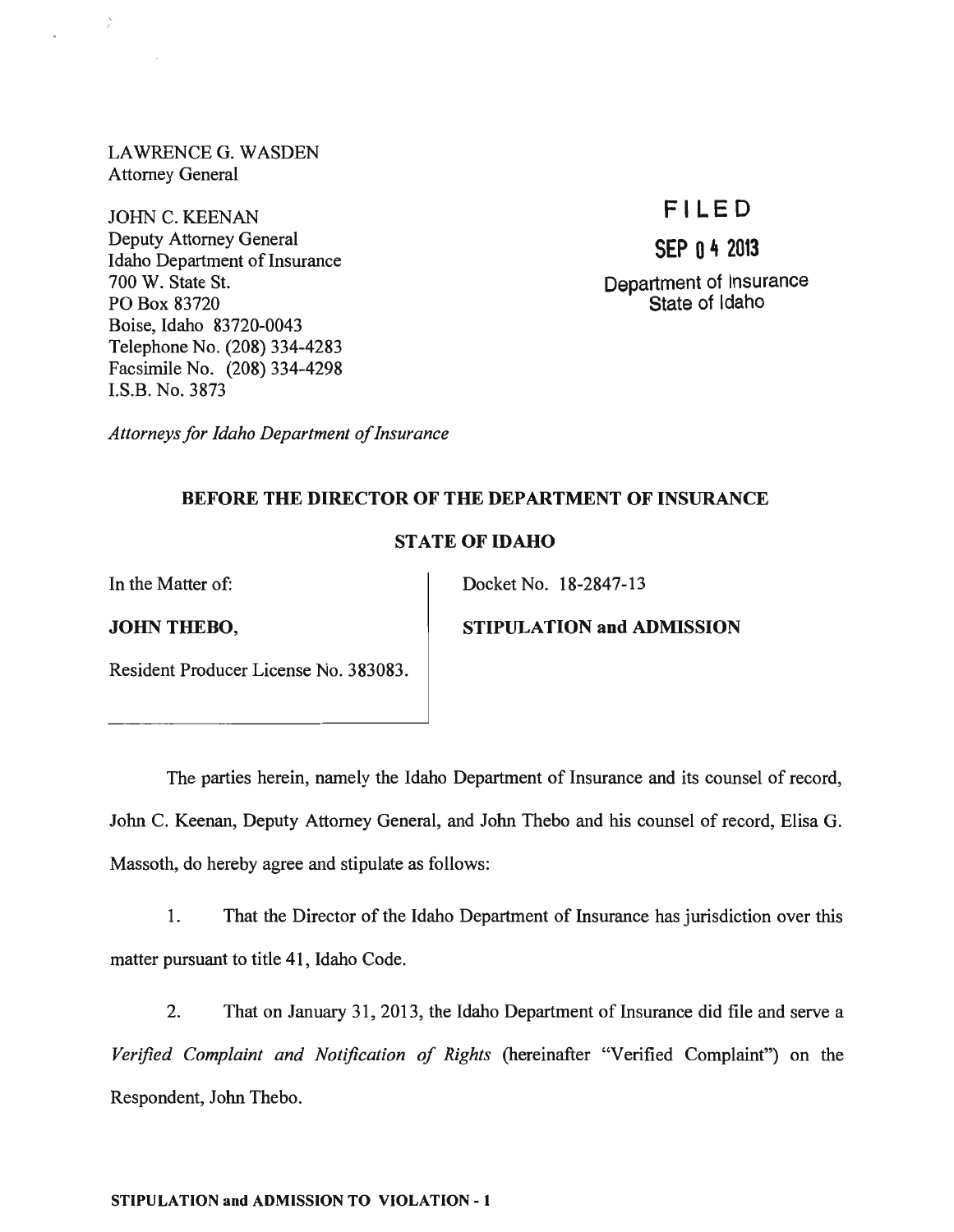3. That on February 13, 2013, the Respondent filed an Answer to the Verified Complaint.

4. That the Verified Complaint set forth nine (9) alleged violations of title 41, Idaho Code.

5. That the parties hereto believe that this matter may be brought to a close by a negotiated and stipulated settlement.

6. That, in consideration of the foregoing, and of the admission by John Thebo of one violation and of dismissal of the remaining allegations, the parties stipulate and agree as follows:

- a. That John Thebo admits that he violated section  $41-1016(1)(i)$ ;
- b. that the Respondent's Idaho Department of Insurance Resident Producer License No. 383083 shall be revoked;
- c. that John Thebo agrees and stipulates that an administrative penalty of Nine Thousand Dollars (\$9,000) shall be imposed, provided that Eight Thousand (\$8,000.00) of said penalty is suspended until such time in the future that John Thebo files an application for an insurance license with the Idaho Department of Insurance whereupon, before consideration of said application by the Idaho Department of Insurance, the penalty shall be paid in full;
- d. that the remaining sum of said penalty in the amount of One Thousand Dollars (\$1,000.00) is due and payable in full no later than November 1, 2013, otherwise the above-entitled matter shall be re-opened and the matter not dismissed with prejudice;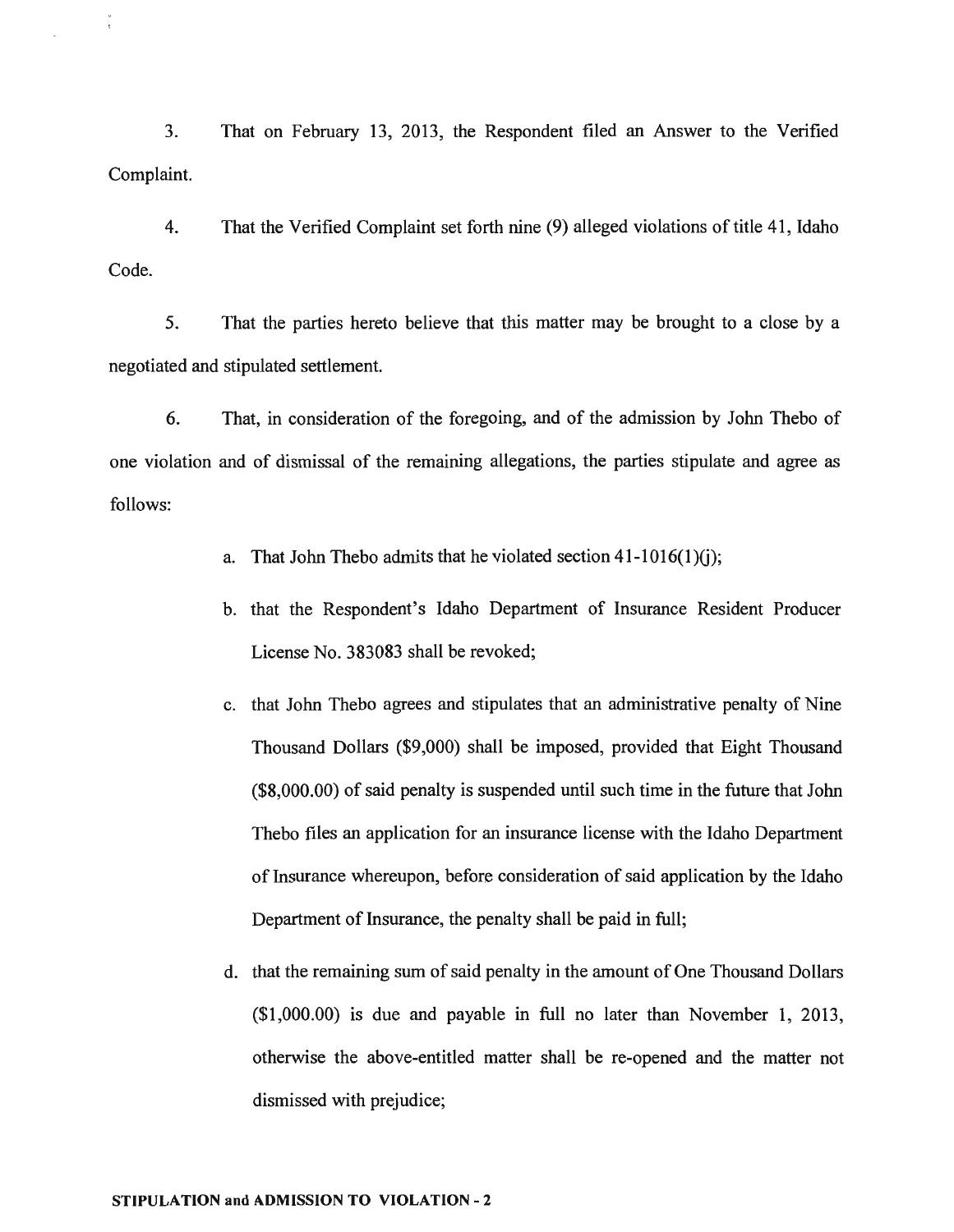- e. that an appropriate final order may be entered herein by the Director of the Idaho Department of Insurance; and
- f. that the Respondent shall immediately return the original Idaho Resident Producer License No. 383083 to the Idaho Department of Insurance, PO Box 83720, Boise, Idaho 83720-0043 and the final order shall reflect that the license has been revoked.

7. That before executing this stipulation, John Thebo has had the opportunity to review this stipulation with an attorney of his choice and to seek appropriate advice and counsel relating thereto.

8. That the parties agree that the terms of this Stipulation are appropriate and proper under the circumstances referenced herein, and that they have entered into this Stipulation knowingly, voluntarily, and with full knowledge of any rights they may be waiving thereby. Additionally, the parties hereby waive the right to seek reconsideration and judicial review of the Final Order to be entered herein.

9. That the parties hereto waive their right to notice and hearing at which they may be represented by counsel, present evidence, and examine witnesses.

10. That the parties hereto have reviewed the proposed Final Order and agree as to its form and that said Final Order may be submitted to the Director of the Idaho Department of Insurance for his review and signature.

11. That the parties agree that Idaho Code Section 41-230 applies, Mr. Thebo and the admissions in this Stipulation are immune from any use in future criminal prosecution, use by the prosecution, or prosecution presentation in criminal proceedings related to this matter.

12. IT IS SO AGREED.

#### STIPULA TION and ADMISSION TO VIOLATION - 3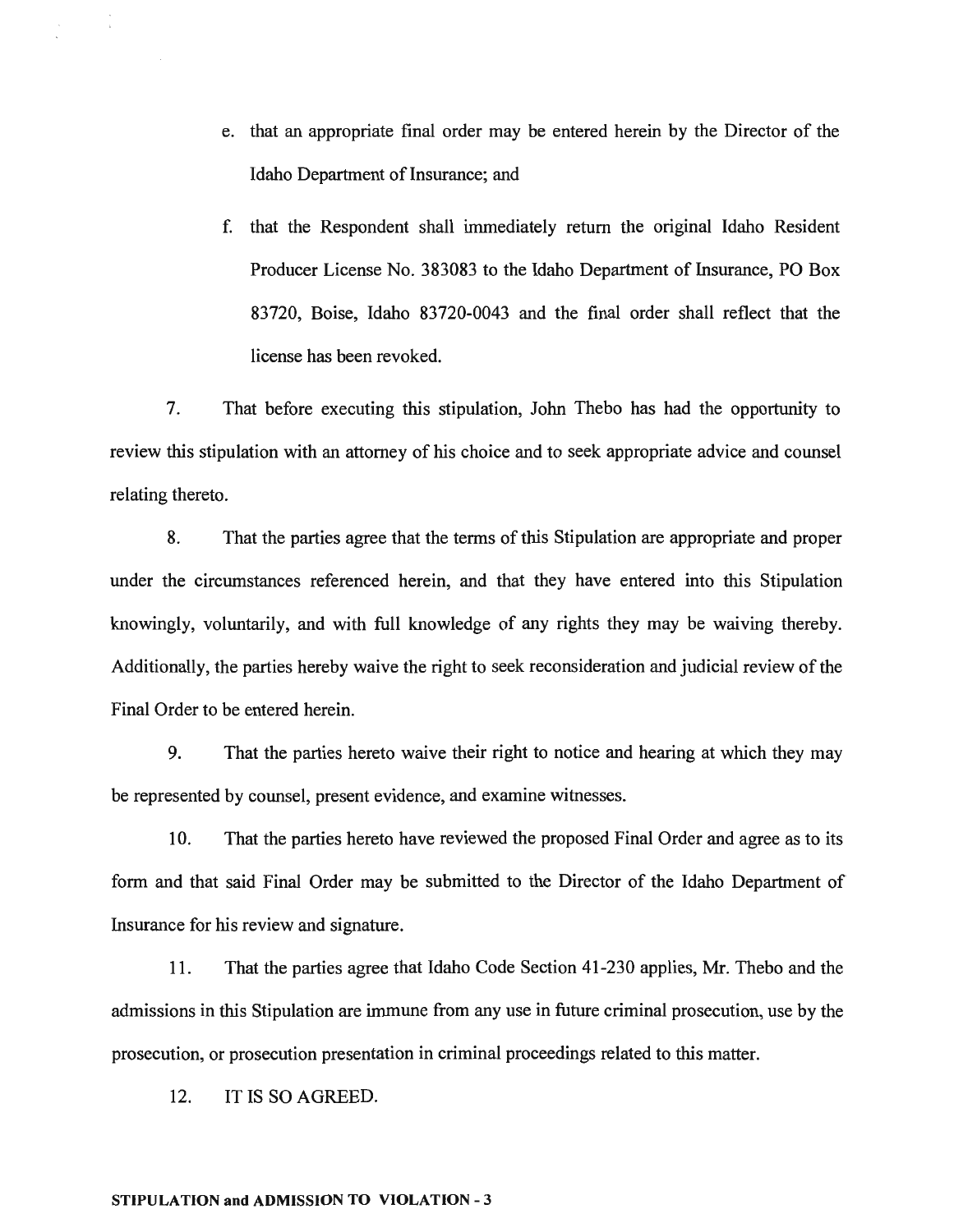DATED this  $\mathcal{L}$  day of August, 2013

**RESPONDENT JOHN THEBO** 

Kesident Producer License No. 383083

#### VERIFICATION

STATE OF IDAHO ) County of  $\overline{P_{\text{Aye}}+e}$  : ss.

JOHN THEBO, Respondent in the foregoing matter set forth hereinabove, being first duly sworn, deposes and says:

I have read the foregoing STIPULATION and ADMISSION and I know the contents thereof and the same are true to the best of my knowledge and belief.

DATED this  $\boxed{1}$  day of August, 2013. **JØHN THEBO** SUBSCRIBELAMENT WORN to before me this  $27$  day of August, 2013. .:~ .: .. .t!i...~ *... /r* ... - ... ~~ "I-. i : ~OTA~,. (Ja **:**  $\frac{1}{2}$  :  $\frac{1}{2}$   $\frac{1}{2}$   $\frac{1}{2}$   $\frac{1}{2}$   $\frac{1}{2}$   $\frac{1}{2}$   $\frac{1}{2}$   $\frac{1}{2}$   $\frac{1}{2}$   $\frac{1}{2}$   $\frac{1}{2}$   $\frac{1}{2}$   $\frac{1}{2}$   $\frac{1}{2}$   $\frac{1}{2}$   $\frac{1}{2}$   $\frac{1}{2}$   $\frac{1}{2}$   $\frac{1}{2}$   $\frac{1}{2}$   $\frac{1}{$  $\left\{ \begin{array}{c} \bullet \bullet \\ \bullet_{UBL1} \text{C} \end{array} \right\}$  Notary Public for Idaho  $\frac{\text{Now}(U/V)}{\text{Now}}$ Ny Commission Expires: 4/29/2015 ### *"1l'b* ••• ,... ...~ 116\* I I  $\mathcal{L}$   $\mathcal{L}$   $\mathcal{O}$   $\uparrow$   $\mathcal{O}$   $\mathcal{L}$  ...  $\mathcal{L}$ LATION AN**D ORDER** APPROVED AS TO FORM: .n::.~~:--Wl~lJ(ll, Attorney for

Respondent John Thebo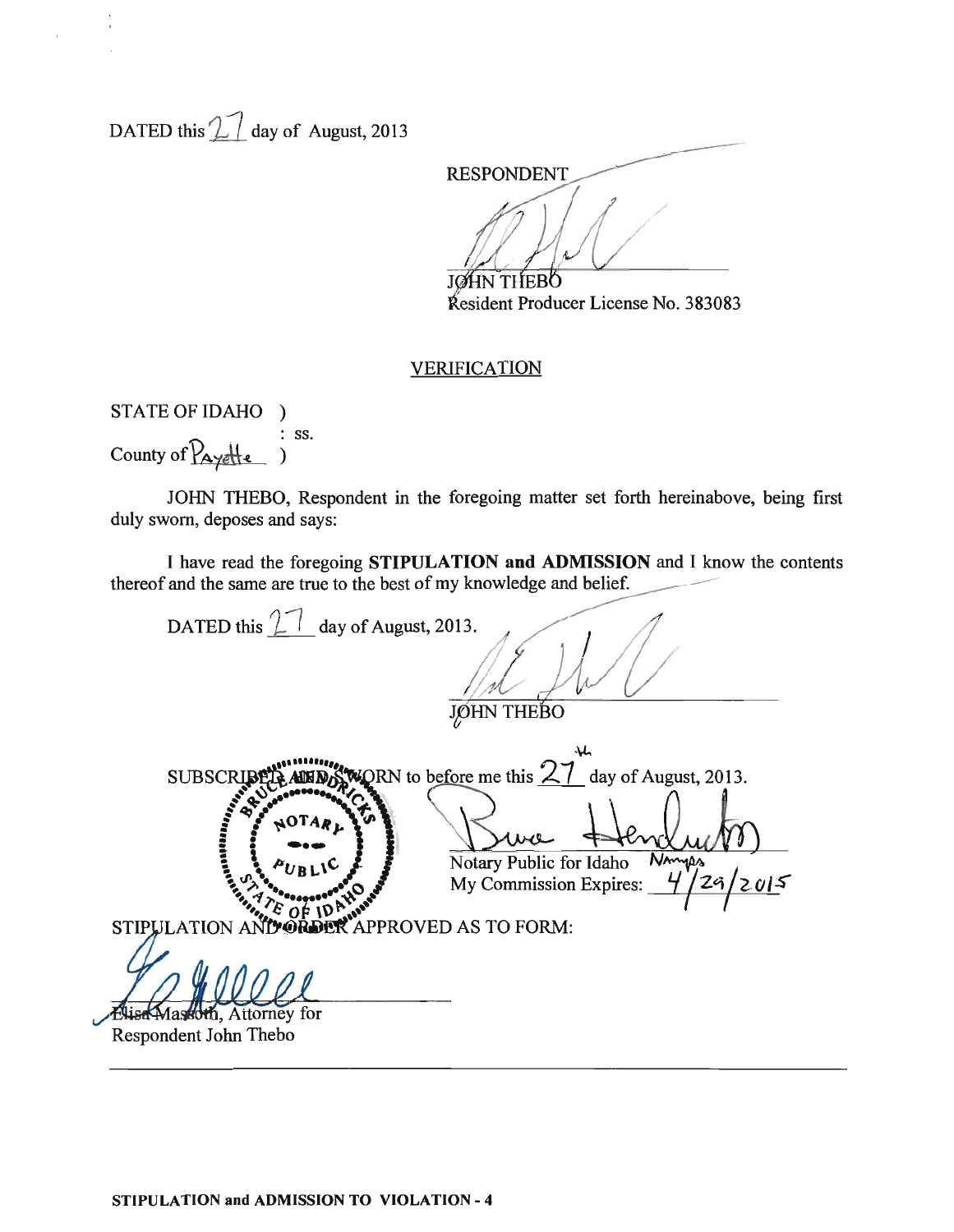DATED this  $\frac{30}{}$  day of August, 2013.

### IDAHO DEPARTMENT OF INSURANCE

Georgia Sichl

GEORGIA STEHL Bureau Chief, Company Activities Bureau

#### VERIFICATION

| <b>STATE OF IDAHO</b> |                  |
|-----------------------|------------------|
|                       | $\therefore$ SS. |
| County of Ada         |                  |

GEORGIA SIEHL, Bureau Chief, Company Activities, Idaho Department of Insurance, on behalf of the Department in the foregoing matter set forth hereinabove, being first duly sworn, deposes and says:

I have read the foregoing **STIPULATION and ADMISSION** and I know the contents thereof and the same are true to the best of my knowledge and belief.

DATED this  $\bigotimes$  day of August 2013. wigis Sichl GEORGIA SIEHL SUBSCRIBED AND SWORN to before me this  $\mathcal{U}$  day of August, 2013. AND SWORN to before me this  $\frac{1}{\sqrt{2}}$  day of August, 2013.  $\frac{1}{2}$  My Commission Expires: (  $STIPULATION AND OR THE APPROVED AS TO FORM:$ 

John C. Keenan, Deputy Attorney General Attorneys for Idaho Department of Insurance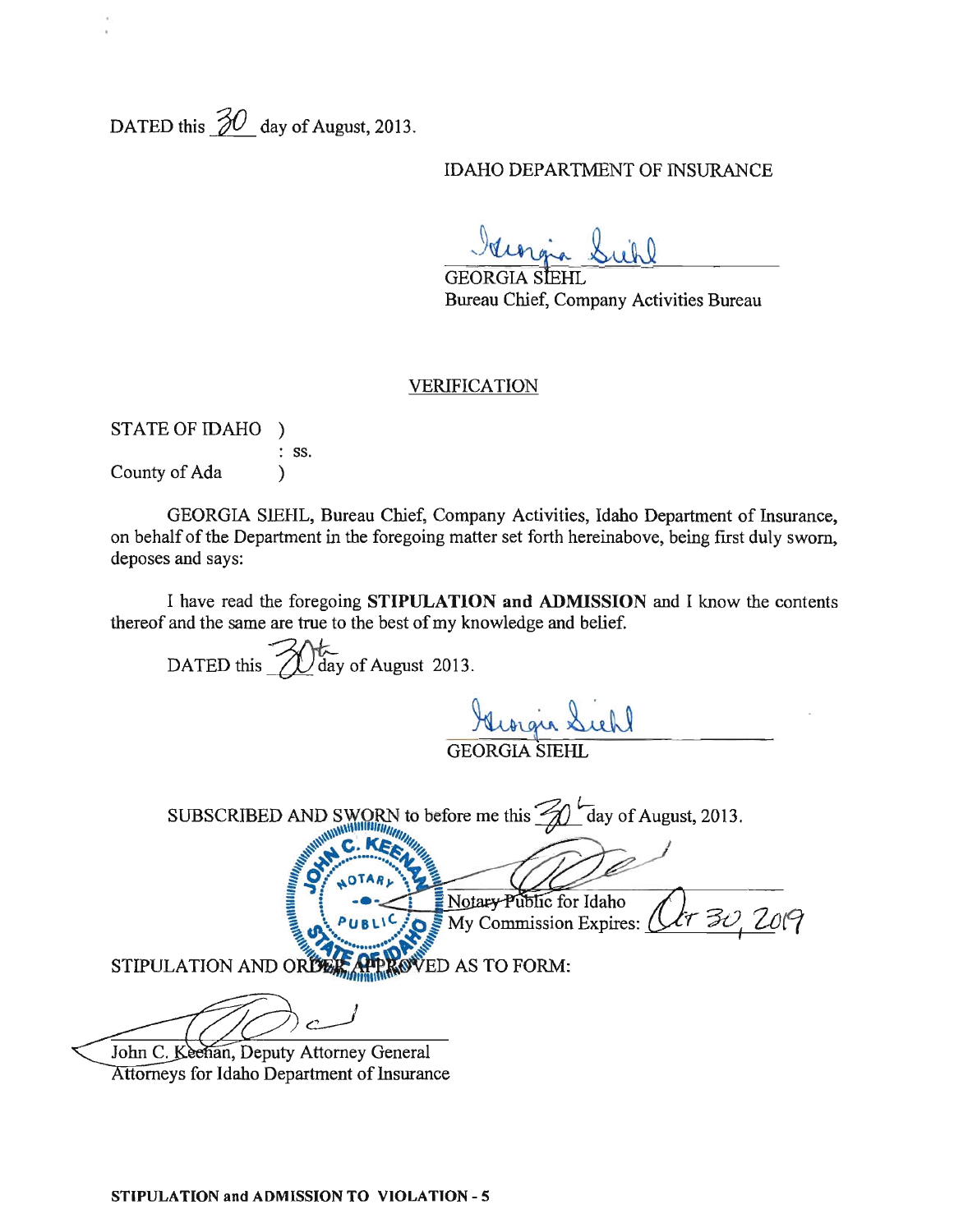#### FINAL ORDER

The parties hereto, namely the Idaho Department of Insurance and licensed resident producer JOHN THEBO, having entered into a STIPULATION and ADMISSION on file herein, the fonn of the order having been approved, and the Director having reviewed the same, and having found that there is a factual basis for the matter as alleged herein, does hereby enter his Findings of Fact and Conclusions of Law as follows:

1. That John Thebo did violate Idaho Code  $\S$  41-1016(1)(j) when he forged another person's name on applications for insurance or reinstatement for insurance submitted to an insurer;

THEREFORE, based on the foregoing and in consideration of the premises,

IT IS HEREBY ORDERED that the STIPULATION and ADMISSION on flle herein is approved and adopted as an Order of the Director, and is incorporated herein as if set forth in full and made a part hereof;

IT IS FURTHER ORDERED that JOHN THEBO's admission of the violation of Idaho Code  $\S$  41-1016(1)(i) set forth in the STIPULATION on file herein is accepted;

IT IS FURTHER ORDERED that JOHN THEBO's Resident Producer License No. 383083 is hereby REVOKED;

IT IS FURTHER ORDERED that JOHN THEBO shall return forthwith said Resident Producer License No. 383083 to the Idaho Department of Insurance, PO Box 83720, Boise, Idaho 83720-0043;

IT IS FURTHER ORDERED that an administrative penalty in the amount of NlNE THOUSAND DOLLARS (\$9,000.00) is imposed against JOHN THEBO;

IT IS FURTHER ORDERED that EIGHT THOUSAND DOLLARS (\$8,000.00) of said penalty is suspended until such time that JOHN THEBO makes application for an insurance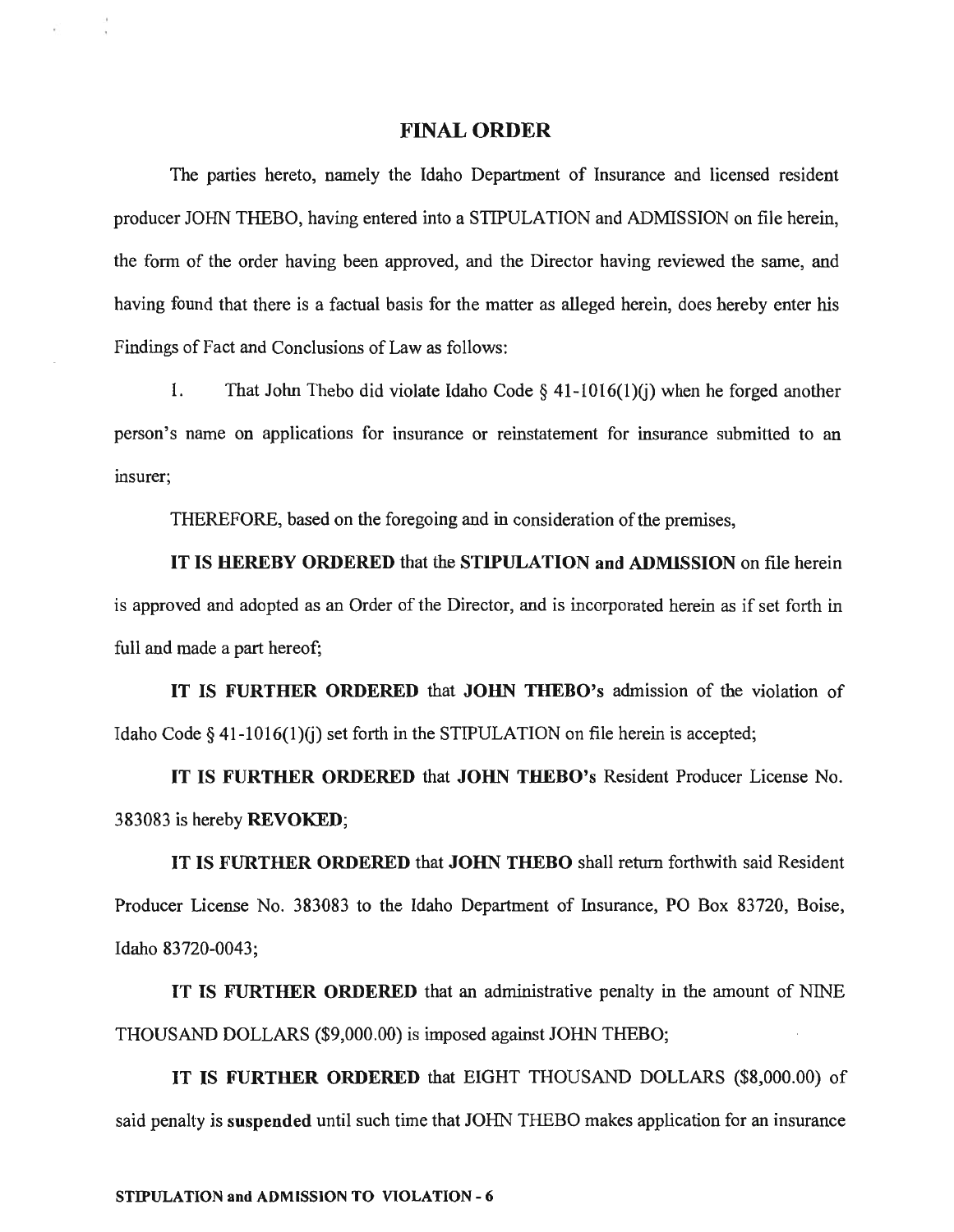license with the Idaho Department of Insurance, whereupon the balance of said suspended administrative penalty of \$8,000.00 shall be immediately due and payable, and shall be paid in full before the Idaho Department of Insurance shall consider such application; and,

IT IS FURTHER ORDERED that the remaining balance of the administrative penalty in the amount of ONE THOUSAND DOLLARS (\$1,000.00) shall be due and payable in full no later than November 1, 2013, provided that if said sum is not paid in full by said date, the matter shall not be dismissed with prejudice and the matter shall be re-opened for further proceedings as alleged in the original Verified Complaint on file herein;

IT IS FURTHER ORDERED that Idaho Code Section 41-230 applies, Mr. Thebo and the admissions in this Stipulation are immune from any use in future criminal prosecution, use by the prosecution, or prosecution presentation in criminal proceedings related to this matter.

IT IS FURTHER ORDERED that as a condition precedent that JOHN THEBO pays the outstanding amount due of One Thousand Dollars (\$1,000) in full as stated hereinabove on or before November 1, 2013, the undersigned Director of the Idaho Department of Insurance shall on or after said date enter an Order that DISMISSES WITH PREJUDICE the Verified Complaint on file herein.

IT IS SO ORDERED. DATED this 11 TH day of August 2013.

IDAHO DEPARTMENT OF INSURANCE

by  $M$   $M$   $Q$   $Q$ Director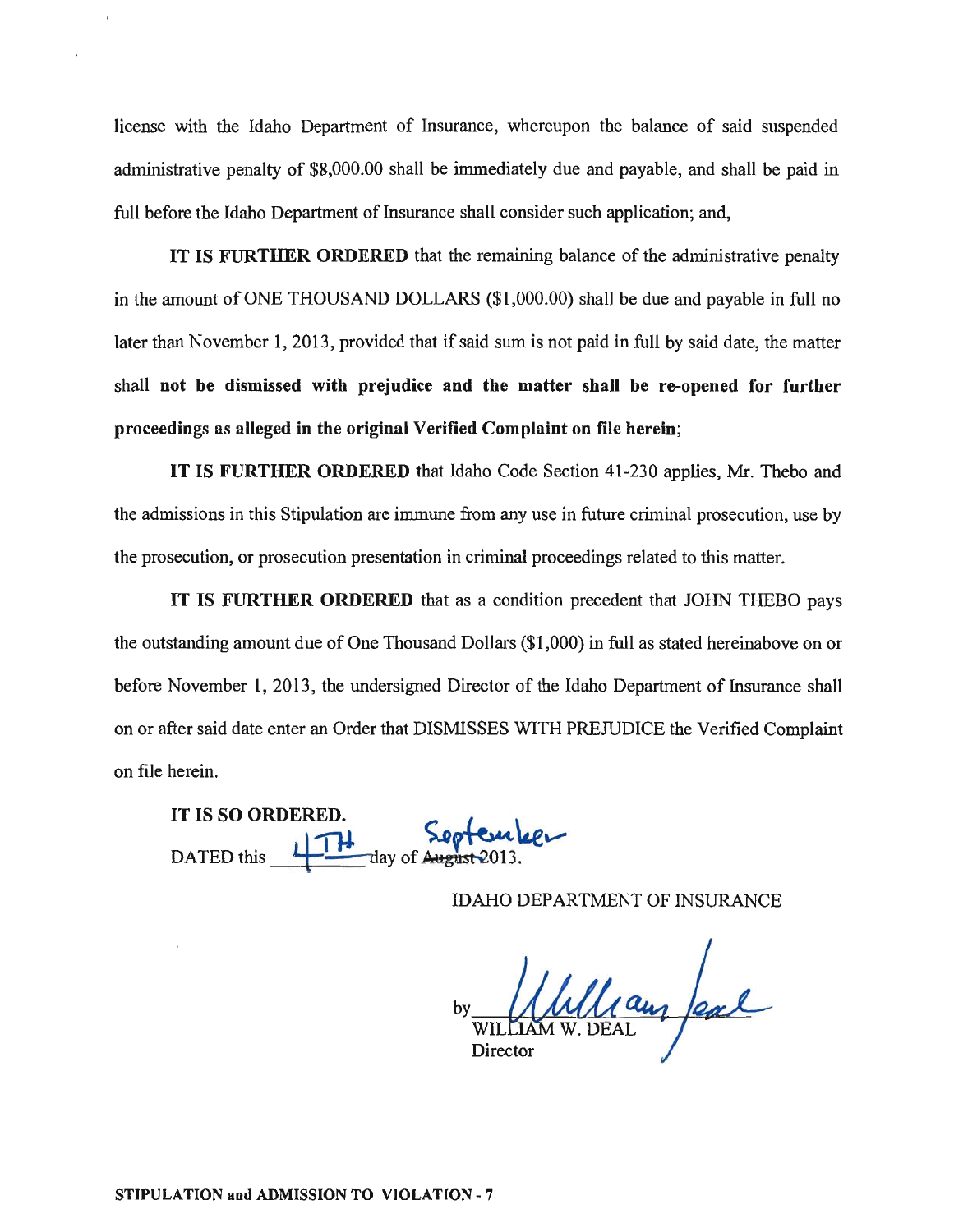#### **NOTIFICATION REGARDING REPORT ABLE PROCEEDINGS**

This is considered a reportable administrative proceeding. As such, it is a public record and is public infonnation that may be disclosed to other states and reported to companies of which you are actively appointed. This information will be reported to the National Association of Insurance Commissioners (NAlC) and will appear in the Idaho Department of Insurance's online searchable database. Be aware that this proceeding must be disclosed on any license application and must be reported to any and all states in which you hold an insurance license.

### **NOTIFICATION OF RIGHTS**

This constitutes a final order of the agency. Any party may file a motion for reconsideration of this final order within fourteen (14) days of the service date of this order. The agency will dispose of the petition for reconsideration within twenty-one (21) days of its receipt, or the petition will be considered denied by operation oflaw. *See* Idaho Code § 67-5246(4).

Pursuant to Idaho Code §§ 67-5270 and 67-5272, any party aggrieved by this fmal order may appeal it by filing a petition for judicial review in the district court of the county in which: (1) the hearing was held; or (2) the fmal agency action was taken; or (3) the aggrieved party resides or operates its principal place of business in Idaho; or (4) the real property or personal property that was the subject of the agency decision is located. An appeal must be filed within twenty-eight (28) days of: (a) the service date of this fmal order, or (b) an order denying a petition for reconsideration, or (c) the failure within twenty-one (21) days to grant or deny a petition for reconsideration, whichever is later. See Idaho Code § 67-5273. The filing of a petition for judicial review to the district court does not itself stay the effectiveness or enforcement of the order under appeal.